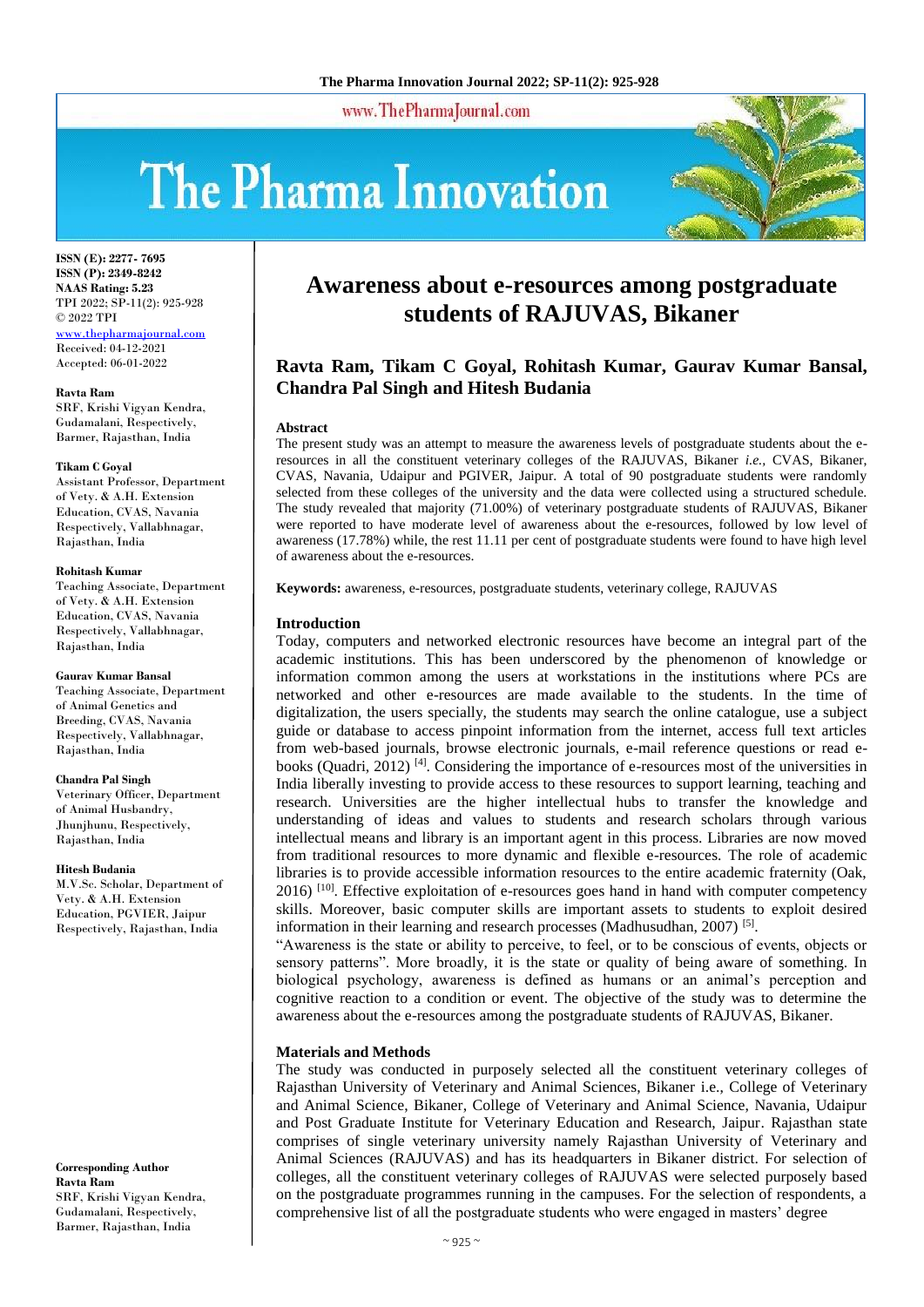programme in various disciplines was prepared from the selected veterinary colleges. From the list so prepared, 30 postgraduate students were selected from each identified college with the help of disproportionate stratified random sampling technique. Thus, a total of 90 postgraduate students were included in the sample of the study.

To determine the level of awareness about e-resources among the postgraduate students, a separate interview schedule was developed. The schedule consists of 30 items of e-resources which were found more appropriate and relevant in the present context to the university students involved in higher education. The responses of the respondents were recorded against the e-resources on a three-point continuum i.e., highly aware, aware and least aware with scores of 3, 2 and 1, respectively. Based on the scores, the respondents were grouped into the three categories i.e., low, medium and high level of awareness of e-resources with the help of mean and

standard deviation as a measure of check.

#### **Results and Discussion**

#### **Distribution of postgraduate students according to their awareness about e-resources**

The data presented in the Table 1 indicates that a fair majority (83.33, 60.00 and 73.33 per cent) of the veterinary postgraduate students of RAJUVAS, Bikaner were having moderate level of awareness about the e-resources in CVAS, Bikaner, CVAS, Navania, Udaipur and PGIVER, Jaipur, respectively. Further, 10.00, 23.33 and 20.00 per cent of the respondents had low level of awareness about the e-resources in CVAS, Bikaner, CVAS, Navania and PGIVER, Jaipur, respectively. While, the rest (6.67%, 16.67% and 6.67 per cent) of the respondents were reported to have high level of awareness about the e-resources in CVAS, Bikaner, CVAS, Navania and PGIVER, Jaipur, respectively.

**Table 1:** Distribution of postgraduate students according to their awareness about e-resources

| S.N.     | <b>Awareness category</b> | $Mean \pm S.D.$ | $CVAS Bikaner (n=30)$ |               |    | $CVAS$ Navania (n=30) | <b>PGIVER Jaipur <math>(n=30)</math></b> |       |    | Total $(n=90)$ |  |
|----------|---------------------------|-----------------|-----------------------|---------------|----|-----------------------|------------------------------------------|-------|----|----------------|--|
|          |                           |                 | T.                    | $\frac{0}{0}$ |    | $\frac{6}{9}$         |                                          |       |    | $\frac{0}{0}$  |  |
| . .      | Least aware $(<68)$       | $74.6 \pm 8.02$ |                       | 10.00         |    | 23.33                 |                                          | 20.00 |    |                |  |
| <u>.</u> | Aware (68 to 83)          |                 | 25                    | 83.33         | 18 | 60.00                 | 22                                       | 73.33 | 64 |                |  |
| J.       | Highly aware $(> 83)$     |                 |                       | 6.67          |    | 16.67                 |                                          | 6.67  | 10 |                |  |

 $f$ = frequency, % = per cent

The pooled analysis of data regarding the awareness about eresources among the veterinary postgraduate students of RAJUVAS, Bikaner revealed that majority of the students (71.11%) were in the medium category of awareness about eresources, followed by 17.78 per cent in the least aware category of awareness and the rest (11.11 per cent) of respondents were in the highly aware category of awareness about e-resources. With the results in hand, it is concluded that majority of the veterinary postgraduate students of RAJUVAS, Bikaner were having moderate level of awareness about the various e-resources, the probable reason might be that majority of the students in all the three campuses of RAJUVAS, Bikaner possessed medium skills in accessing and utilization of ICTs. The present findings of the study are similar with the findings of Yadav (2018)  $^{[11]}$  and Mani *et al.*  $(2019)$ <sup>[6]</sup>.

#### **Item-wise awareness of e-resources among postgraduate students**

The data presented in the Table 2 reveals that the postgraduate students of CVAS, Bikaner were aware about the e-resources namely offline portable computer database, e-mail, search engine, e-payment, e-map, e-shopping, RAJUVAS e-bulletin, RAJUVAS LIKES Cell, RAJUVAS e-pashupalak choupal, echat, mobile apps, FTP, e-conference/workshop/webinar, WhatsApp web, e-ticket and Wikipedia with the extent of 97.78, 96.67, 95.55, 95.55, 95.55, 95.55, 94.44, 93.33, 93.33, 93.33, 92.22, 92.22, 92.22, 91.11, 91.11 and 91.11 MPS, respectively. Further, the awareness of e-resources against the animal husbandry websites, e-banking, e-book, e-library, enewspaper, e-magazine and e-journals was recorded to be 87.78, 86.67, 83.33, 81.11, 74.44, 73.33 and 73.33 MPS, respectively. However, the awareness of e-resources viz., epatents, ETD, e-analysis of data, anti-plagiarism, information kiosk, RFID and e-reprints was reported to be 66.67, 65.55, 64.44, 63.33, 58.88, 50 and 44.44 MPS, respectively.

In case of the postgraduate students of CVAS, Navania, Udaipur, it was found that the awareness about the eresources namely e-mail, e-map, e-ticket, e-banking, eshopping,

e-payment, Wikipedia, e-newspaper, e-chat, search engine and animal husbandry websites with 98.89, 98.89, 98.89, 96.67, 96.67, 94.44, 94.44, 92.22, 91.11, 90 MPS, respectively. Further, the awareness of e-resources *i.e.,* ebook, offline portable computer database,

e-conference/workshop/webinar, WhatsApp web, mobile apps, RAJUVAS LIKES Cell, FTP, e-library, e-magazine and e-pashupalak choupal was recorded to be 87.78, 87.78, 87.78, 86.67, 83.33, 83.33, 83.33, 82.22, 81.11 and 75.55 MPS, respectively. Whereas, the awareness about e-resources viz., e-journals, ETD, information kiosk, anti-plagiarism,

e-patents, e-reprint and RFID was reported to be 74.44, 70, 65.55, 63.33, 61.11, 56.67 and 45.55 MPS, respectively.

In case of the postgraduate students of PGIVER, Jaipur, it was observed that the awareness about e-resources namely epayment, e-mail, e-chat, e-shopping, search engine, offline portable computer database, Wikipedia, RAJUVAS e-bulletin, e-conference/workshop/webinar, e-map, FTP, mobile apps and e-ticket with 96.67, 96.67, 96.67, 96.67, 95.55, 95.55, 95.55, 94.44, 93.33, 93.33, 92.22, 91.11 and 91.11 MPS, respectively. Further, the awareness of e-resources *i.e.,* ebook, WhatsApp web, animal husbandry websites, enewspaper, ETD, RAJUVAS LIKES Cell, e-pashupalak choupal, e-banking, e-library, e-journal and e-magazine was recorded to be 88.89, 87.78, 86.67, 86.67, 86.67, 85.55, 85.55, 83.33, 76.67, 73.33 and 73.33 MPS, respectively. While, the extent of awareness of e-resources *viz.,* e-patents, e-analysis of data, anti-plagiarism, information kiosk, e-reprint and RFID was recorded to be 65.55, 63.33, 61.11, 54.44, 50 and 48.89 MPS, respectively.

Overall analysis of the data reveals the extent of awareness possessed by the veterinary postgraduate students of RAJUVAS, Bikaner about the e-mail was 97.40 MPS and ranked first in the rank hierarchy. The extent of awareness about the e-shopping and e-payment was 96.29 and 95.55 MPS and ranked second and third, respectively. Further, the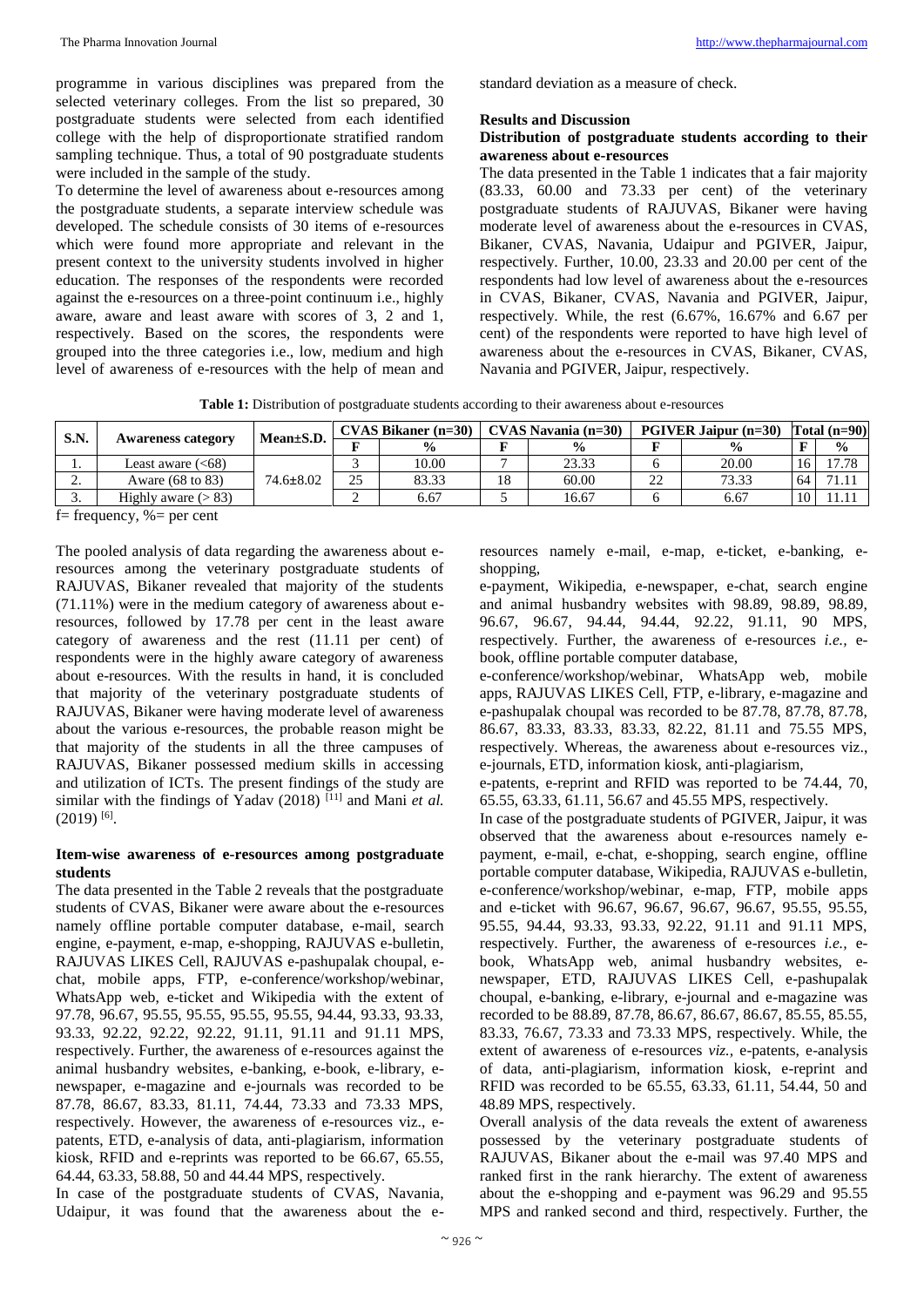awareness of e-resources *i.e.,* Wikipedia, e-map, e-chat, eticket, offline portable computer database, RAJUVAS ebulletin and e-conference/workshop/webinar, was recorded to be 95.18, 95.18, 94.07, 93.70, 93.70, 91.95 and 91.11 MPS and as such were assigned ranks from fourth to eighth in the rank order, respectively. Further, analysis of the data speaks that the respondents were aware about FTP, e-banking, mobile apps, WhatsApp web, animal husbandry websites, RAJUVAS LIKES Cell, e-books, e-newspaper with the extent of 89.25, 88.89, 88.89, 88.51, 88.14, 87.40, 87.03 and 84.81 MPS and were accorded ranks from ninth to fifteenth, respectively. Likewise, the extent of awareness about ETD, elibrary, e-magazine, e-journals were recorded to be 82.59, 80, 76.29 and 73.70 MPS with  $16^{th}$ ,  $17^{th}$ ,  $18^{th}$  and  $19^{th}$  ranks, respectively. Surprisingly, it was noted that the respondents reported comparatively low level of awareness about the eresources *viz.,* e-patents, e-analysis of data, anti-plagiarism, information kiosk, e-reprints and RFID with 64.81, 64.07, 62.96, 59.62, 51.11 and 48.14 MPS and as such were placed at last ranks from twenty to twenty-five, respectively.

After having in length discussion of the results pertaining to extent of awareness of veterinary postgraduate students of RAJUVAS Bikaner, it can be concluded that the extent of awareness of e-resources in postgraduate students of CVAS, Bikaner was from 97.78 to 44.44 per cent. Whereas, in case of postgraduate students of CVAS, Navania, Udaipur, the extent of awareness was ranged in between 98.88 to 45.55 per cent and the extent of awareness of PGIVER, Jaipur was recorded to be in between 96.67 to 48.89 per cent against all the listed e-resources. Therefore, it is inferred that majority of the postgraduate students of all the three-constituent college of RAJUVAS, Bikaner possessed an overall good awareness about most of the e-resources. The reflection of good level of awareness about most of the e-resources by the postgraduate students was not unexpected because of increasing interest, exposure, access and availability of research students towards various e-resources. In addition to this having good skills in using ICTs among the research scholars might have contributed in good level of awareness about various eresources.The above findings of the study are similar with the findings of the Meena (2013)<sup>[7]</sup>, Beniwal (2016)<sup>[3]</sup>, Natarajan  $(2017)$ <sup>[9]</sup>, Ankrash and Atuase (2018)<sup>[1]</sup>, Bano (2019)<sup>[2]</sup> and Mishra (2020)<sup>[8]</sup>.

|                   |                                                                                               | <b>CVAS</b> |                  | <b>CVAS</b> |                  | <b>PGIVER</b> |                         | Total $(n=90)$ |                                   |  |  |
|-------------------|-----------------------------------------------------------------------------------------------|-------------|------------------|-------------|------------------|---------------|-------------------------|----------------|-----------------------------------|--|--|
| <b>S.N.</b>       | e-resources                                                                                   |             | Bikaner $(n=30)$ |             | Navania $(n=30)$ |               | Jaipur $(n=30)$         |                |                                   |  |  |
|                   |                                                                                               | <b>MPS</b>  | Rank             | <b>MPS</b>  | <b>Rank</b>      | <b>MPS</b>    | Rank                    | <b>MPS</b>     | Rank                              |  |  |
| 1.                | Websites related to veterinary science and animal husbandry                                   | 87.78       | <b>VIII</b>      | 90.00       | VI               | 86.67         | IX                      | 88.14          | XII                               |  |  |
| 2.                | E-journals i.e. CeRa                                                                          | 73.33       | XIII             | 74.44       | XIII             | 73.33         | XIII                    | 73.70          | XIX                               |  |  |
| 3.                | E-books                                                                                       | 83.33       | X                | 87.78       | VII              | 88.89         | VII                     | 87.03          | XIV                               |  |  |
| 4.                | E-newspaper                                                                                   | 74.44       | XII              | 92.22       | IV               | 86.67         | $\mathbf{IX}$           | 84.81          | XV                                |  |  |
| $\overline{5}$ .  | E-reprints                                                                                    | 44.44       | XX               | 56.67       | XIX              | 50.00         | <b>XVIII</b>            | 51.11          | <b>XXIV</b>                       |  |  |
| 6.                | ETD's (Electronic Thesis and Dissertation) i.e., Krishikosh,<br>Krishiprabha, Sodhganga, etc. | 65.55       | XV               | 70.00       | XIV              | 86.67         | IX                      | 82.59          | <b>XVI</b>                        |  |  |
| 7.                | E-patents                                                                                     | 66.67       | XIV              | 61.11       | <b>XVIII</b>     | 65.55         | XIV                     | 64.81          | XX                                |  |  |
| 8.                | E-magazine                                                                                    | 73.33       | XIII             | 81.11       | XI               | 73.33         | XIV                     | 76.29          | <b>XVIII</b>                      |  |  |
| 9.                | <b>Information</b> kiosk                                                                      | 58.89       | <b>XVIII</b>     | 65.55       | XV               | 54.44         | <b>XVII</b>             | 59.62          | <b>XXIII</b>                      |  |  |
| 10.               | Offline portable computer database (CD/DVD, pen drive,<br>hard disk)                          | 97.78       | $\mathbf{I}$     | 87.78       | VII              | 95.55         | $\mathbf{I}$            | 93.70          | VI                                |  |  |
| 11.               | E-analysis of data                                                                            | 64.44       | XVI              | 64.44       | XVI              | 63.33         | XV                      | 64.07          | XXI                               |  |  |
| 12.               | E-payment                                                                                     | 95.55       | III              | 94.44       | III              | 96.67         | I                       | 95.55          | III                               |  |  |
| 13.               | E-chat                                                                                        | 93.33       | V                | 91.11       | $\mathbf{V}$     | 96.67         | $\mathbf{I}$            | 94.07          | $\mathbf{V}$                      |  |  |
| 14.               | Wikipedia                                                                                     | 91.11       | VII              | 94.44       | III              | 95.55         | $\mathbf{I}$            | 95.18          | IV                                |  |  |
| 15.               | E-map                                                                                         | 95.55       | III              | 98.89       | $\mathbf I$      | 93.33         | IV                      | 95.18          | IV                                |  |  |
| 16.               | E-ticket                                                                                      | 91.11       | <b>VII</b>       | 98.89       | $\mathbf{I}$     | 91.11         | VI                      | 93.70          | VI                                |  |  |
| $\overline{17}$ . | E-shopping                                                                                    | 95.55       | $\rm III$        | 96.67       | $\mathbf{I}$     | 96.67         | $\mathbf I$             | 96.29          | $\rm II$                          |  |  |
| 18.               | E-banking                                                                                     | 86.67       | IX               | 96.67       | $\rm II$         | 83.33         | XI                      | 88.89          | $\overline{X}$                    |  |  |
| 19.               | E-library                                                                                     | 81.11       | XI               | 82.22       | X                | 76.67         | XII                     | 80.00          | $\mathbf{X}\mathbf{V}\mathbf{II}$ |  |  |
| 20.               | Anti-plagiarism                                                                               | 63.33       | <b>XVII</b>      | 63.33       | <b>XVI</b>       | 61.11         | XVI                     | 62.96          | <b>XXII</b>                       |  |  |
| 21.               | RFID technology                                                                               | 50.00       | XIX              | 45.55       | <b>XIX</b>       | 48.89         | <b>XIX</b>              | 48.14          | <b>XXV</b>                        |  |  |
| $\overline{22}$ . | RAJUVAS e-Bulletin                                                                            | 94.44       | IV               | 86.67       | <b>VIII</b>      | 94.44         | $\rm III$               | 91.85          | VII                               |  |  |
| 23.               | Mobile Apps i.e. M-RAJUVAS, Easy vet, Vet care etc.                                           | 92.22       | VI               | 83.33       | IX               | 91.11         | VI                      | 88.89          | $\overline{X}$                    |  |  |
| 24.               | <b>RAJUVAS LIKES Cell</b>                                                                     | 93.33       | V                | 83.33       | IX               | 85.55         | X                       | 87.40          | XIII                              |  |  |
| 25.               | RAJUVAS e-Pashupalak choupal                                                                  | 93.33       | $\mathbf{V}$     | 75.55       | XII              | 85.55         | X                       | 84.81          | XV                                |  |  |
| 26.               | WhatsApp Web                                                                                  | 91.11       | VII              | 86.67       | <b>VIII</b>      | 87.78         | <b>VIII</b>             | 88.51          | XI                                |  |  |
| 27.               | Search engine: Google scholar, Sci-hub, Research gate, etc.                                   | 95.55       | III              | 91.11       | V                | 95.55         | $\mathbf{I}$            | 94.07          | $\mathbf{V}$                      |  |  |
| 28.               | E-mail                                                                                        | 96.67       | $\mathbf{I}$     | 98.89       | $\mathbf{I}$     | 96.67         | $\mathbf I$             | 97.40          | I                                 |  |  |
| 29.               | FTP (file transfer protocol)                                                                  | 92.22       | VI               | 83.33       | IX               | 92.22         | $\overline{\mathbf{V}}$ | 89.25          | $\overline{\text{IX}}$            |  |  |
| 30.               | e-conference/workshop/webinar                                                                 | 92.22       | VI               | 87.78       | VII              | 93.33         | IV                      | 91.11          | <b>VIII</b>                       |  |  |

**Table 2:** Item-wise distribution of postgraduate students according to their awareness about e-resources

MPS= Mean Percent Score

#### **Conclusions**

The awareness of students regarding e-resources and their usage was found to be moderate among majority of the respondents in the study area. It indicates that there is a substantial gap about awareness of e-resources among respondents which needs to be bridged on priority basis. Therefore, it is recommended that the faculty and other

concern staff members of the university should step forward and make efforts to enhance the awareness and knowledge level of students by educating and motivating them about the importance of e-resource along with knowledge of new and advance e-resources in acquiring the needed information. Further, awareness deficit areas of the respondents regarding e-resources is a matter of serious concern and requires